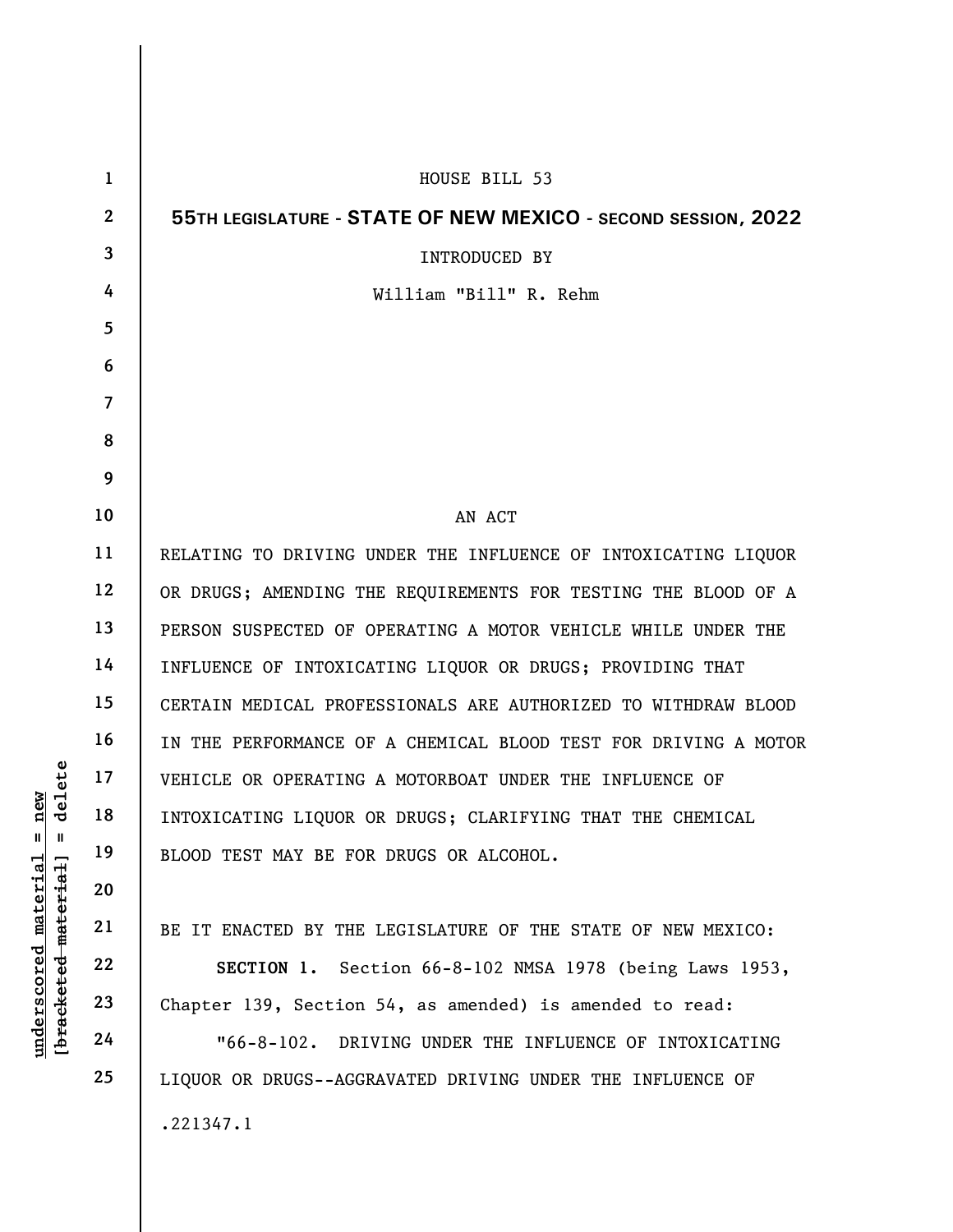INTOXICATING LIQUOR OR DRUGS--PENALTIES.--

2 3 4 A. It is unlawful for a person who is under the influence of intoxicating liquor to drive a vehicle within this state.

5 6 7 8 B. It is unlawful for a person who is under the influence of any drug to a degree that renders the person incapable of safely driving a vehicle to drive a vehicle within this state.

9

16

17

18

19

20

21

22

23

24

25

1

C. It is unlawful for:

10 11 12 13 14 15 (1) a person to drive a vehicle in this state if the person has an alcohol concentration of eight one hundredths or more in the person's blood or breath within three hours of driving the vehicle and the alcohol concentration results from alcohol consumed before or while driving the vehicle; or

understand material end the state<br>  $\begin{array}{c|c|c} \n\text{u} & \text{u} & \text{u} & \text{u} & \text{u} & \text{u} & \text{u} & \text{u} & \text{u} & \text{u} & \text{u} & \text{u} & \text{u} & \text{u} & \text{u} & \text{u} & \text{u} & \text{u} & \text{u} & \text{u} & \text{u} & \text{u} & \text{u} & \text{u} & \text{u} & \text{u} & \text{u} & \text{u} & \text{u}$ (2) a person to drive a commercial motor vehicle in this state if the person has an alcohol concentration of four one hundredths or more in the person's blood or breath within three hours of driving the commercial motor vehicle and the alcohol concentration results from alcohol consumed before or while driving the vehicle.

D. Aggravated driving under the influence of intoxicating liquor or drugs consists of:

(1) driving a vehicle in this state with an alcohol concentration of sixteen one hundredths or more in the .221347.1  $- 2 -$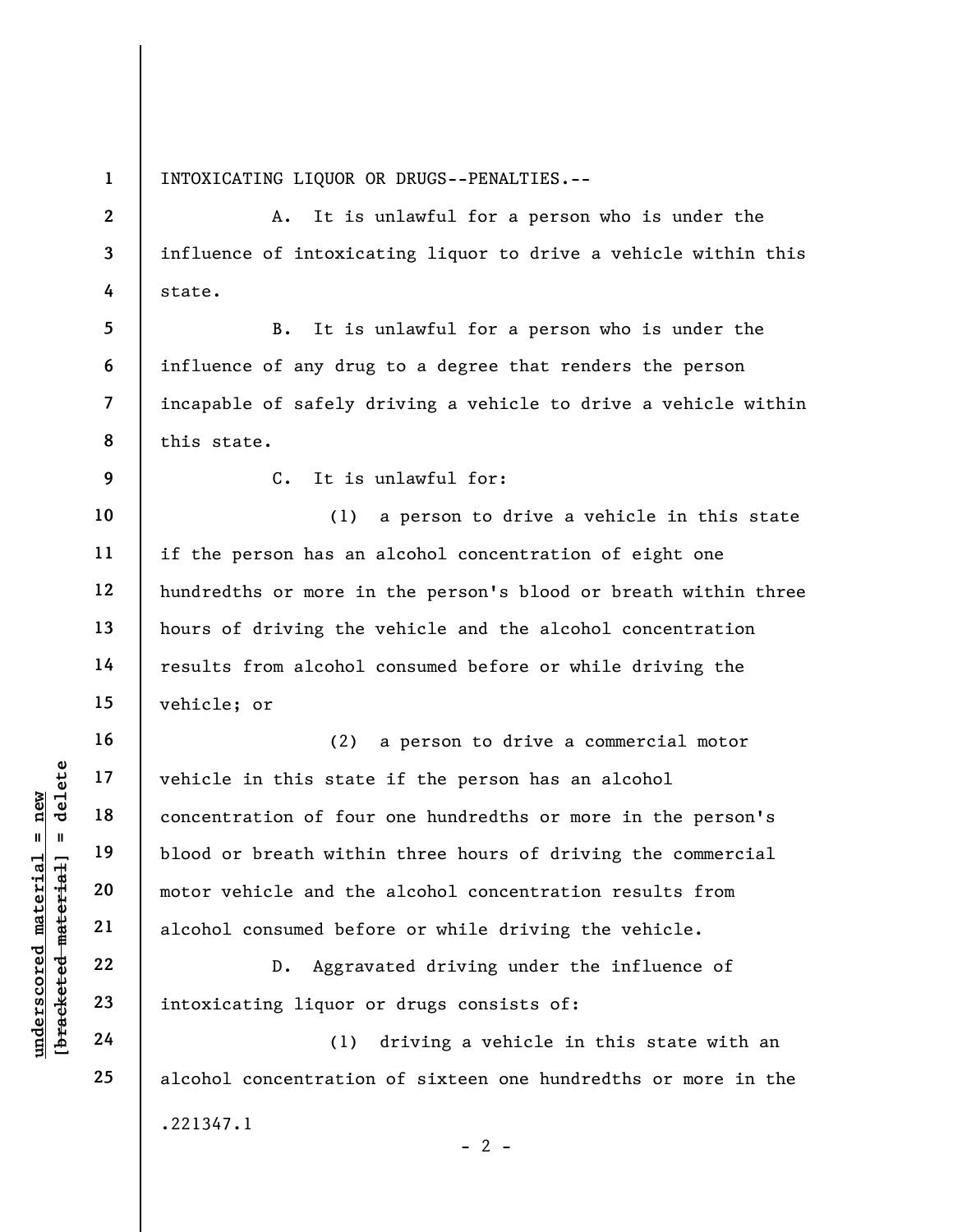driver's blood or breath within three hours of driving the vehicle and the alcohol concentration results from alcohol consumed before or while driving the vehicle;

(2) causing bodily injury to a human being as a result of the unlawful operation of a motor vehicle while driving under the influence of intoxicating liquor or drugs; or

(3) refusing to submit to chemical breath testing, as provided for in the Implied Consent Act, and in the judgment of the court, based upon evidence of intoxication presented to the court, the driver was under the influence of intoxicating liquor or drugs.

understand material material effects of three hundred material conviction pursuant to sentenced to not less<br>dependence and sentenced to not less<br>gradient and service. In addition<br>in the bundred ordered by the court<br>program E. A first conviction pursuant to this section shall be punished, notwithstanding the provisions of Section 31-18-13 NMSA 1978, by imprisonment for not more than ninety days or by a fine of not more than five hundred dollars (\$500), or both; provided that if the sentence is suspended in whole or in part or deferred, the period of probation may extend beyond ninety days but shall not exceed one year. Upon a first conviction pursuant to this section, an offender shall be sentenced to not less than twenty-four hours of community service. In addition, the offender may be required to pay a fine of three hundred dollars (\$300). The offender shall be ordered by the court to participate in and complete a screening program described in Subsection L of this section and to attend a driver rehabilitation program for alcohol or drugs, also .221347.1

1

2

3

4

5

6

7

8

9

10

11

12

13

14

15

16

17

18

19

20

21

22

23

24

25

 $-3 -$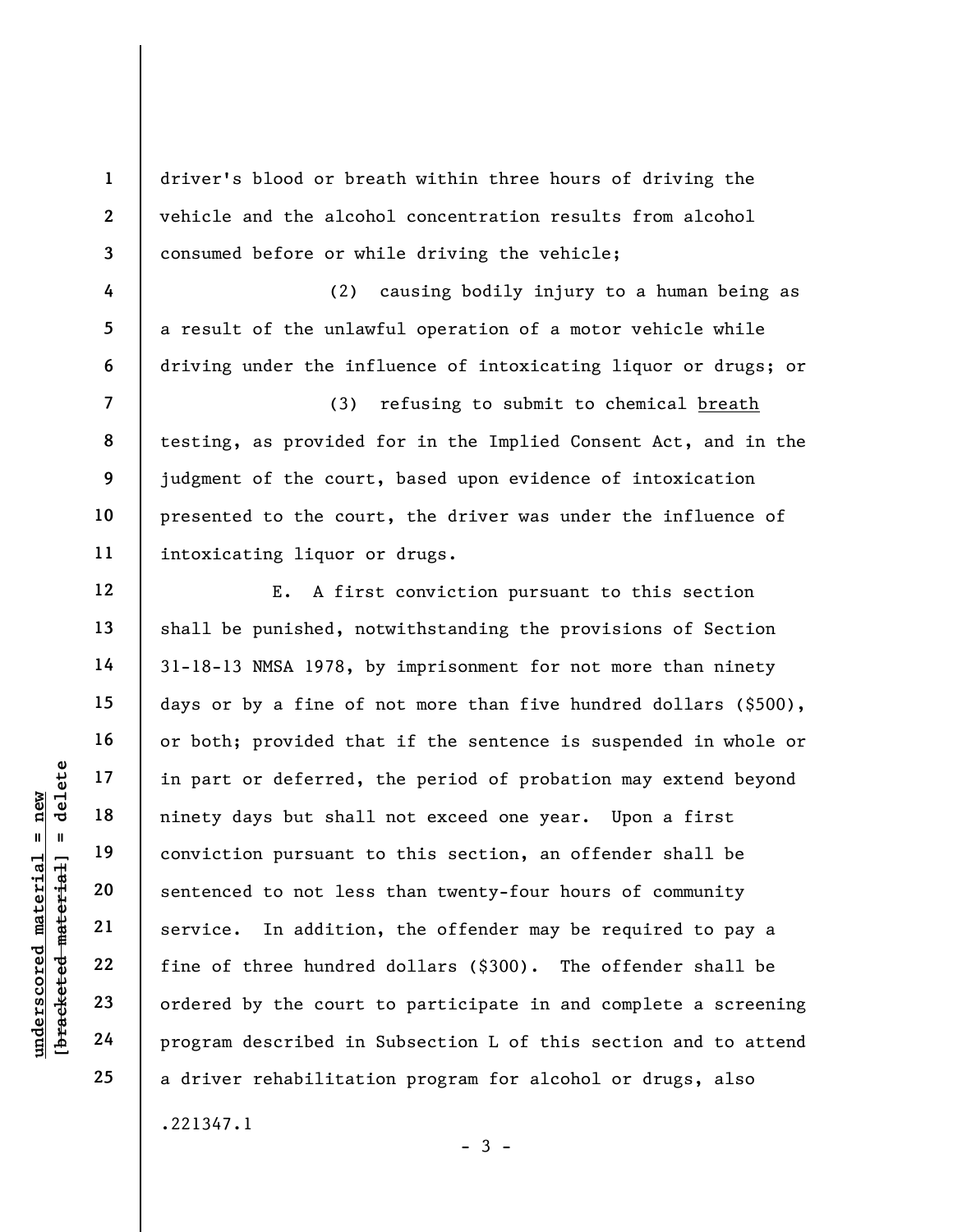underscored material = new [bracketed material] = delete 1 2 3 4 5 6 7 8 9 10 11 12 13 14 15 16 17 18 19 20 21 22 23 24 known as a "DWI school", approved by the bureau and also may be required to participate in other rehabilitative services as the court shall determine to be necessary. In addition to those penalties, when an offender commits aggravated driving under the influence of intoxicating liquor or drugs, the offender shall be sentenced to not less than forty-eight consecutive hours in jail. If an offender fails to complete, within a time specified by the court, any community service, screening program, treatment program or DWI school ordered by the court or fails to comply with any other condition of probation, the offender shall be sentenced to not less than an additional forty-eight consecutive hours in jail. Any jail sentence imposed pursuant to this subsection for failure to complete, within a time specified by the court, any community service, screening program, treatment program or DWI school ordered by the court or for aggravated driving under the influence of intoxicating liquor or drugs shall not be suspended, deferred or taken under advisement. On a first conviction pursuant to this section, any time spent in jail for the offense prior to the conviction for that offense shall be credited to any term of imprisonment fixed by the court. A deferred sentence pursuant to this subsection shall be considered a first conviction for the purpose of determining subsequent convictions.

> F. A second or third conviction pursuant to this .221347.1

> > $- 4 -$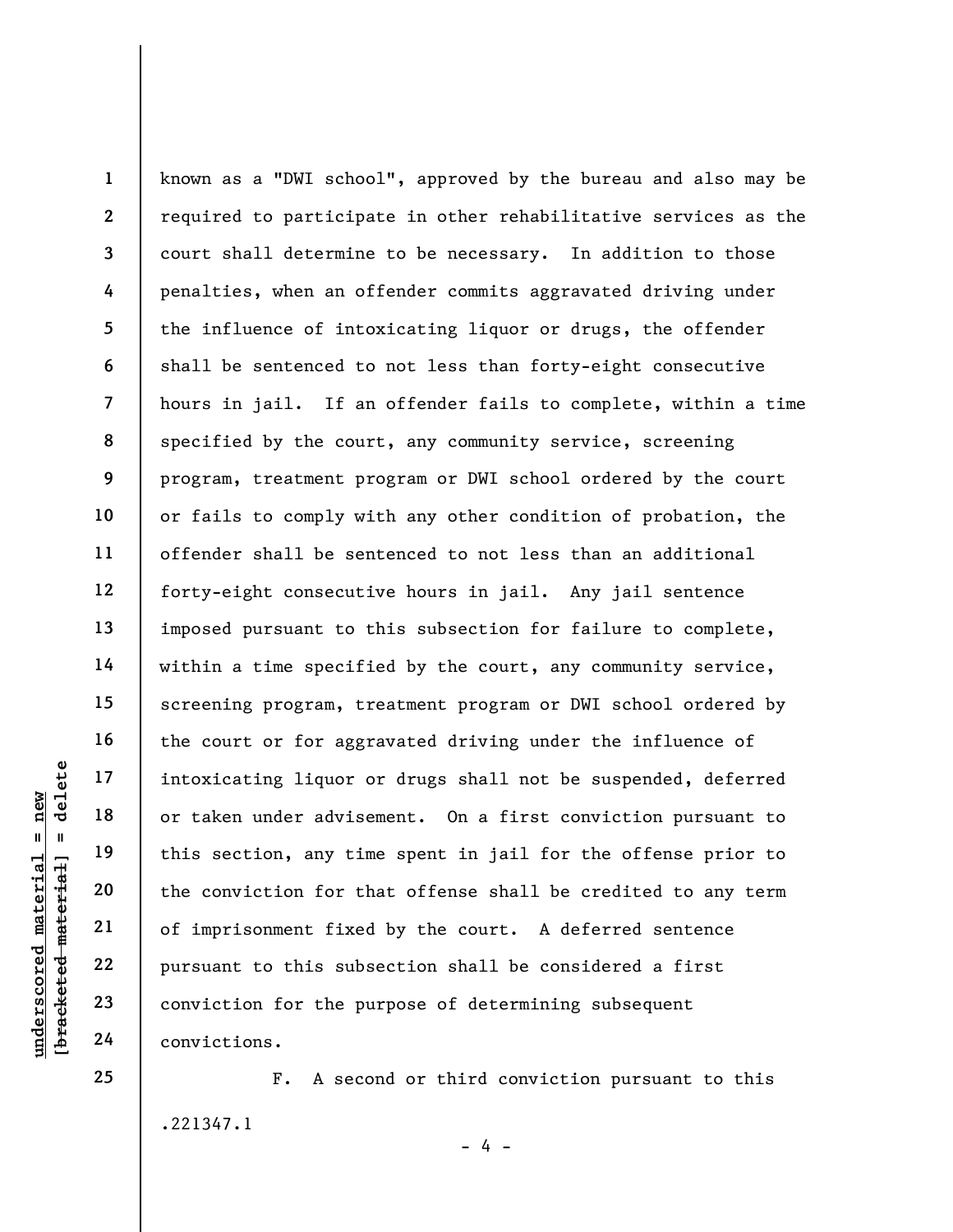2 3 8 section shall be punished, notwithstanding the provisions of Section 31-18-13 NMSA 1978, by imprisonment for not more than three hundred sixty-four days or by a fine of not more than one thousand dollars (\$1,000), or both; provided that if the sentence is suspended in whole or in part, the period of probation may extend beyond one year but shall not exceed five years. Notwithstanding any provision of law to the contrary for suspension or deferment of execution of a sentence:

understand material extend material service, screening pr<br>
understand material service, screening pr<br>
court, the offender s<br>
additional seven cons<br>
pursuant to this para<br>
22<br>
23<br>
24<br>
24<br>
29<br>
29<br>
29<br>
29<br>
29<br>
29<br>
29<br>
29<br>
29<br> (1) upon a second conviction, an offender shall be sentenced to a jail term of not less than ninety-six consecutive hours, not less than forty-eight hours of community service and a fine of five hundred dollars (\$500). In addition to those penalties, when an offender commits aggravated driving under the influence of intoxicating liquor or drugs, the offender shall be sentenced to a jail term of not less than ninety-six consecutive hours. If an offender fails to complete, within a time specified by the court, any community service, screening program or treatment program ordered by the court, the offender shall be sentenced to not less than an additional seven consecutive days in jail. A penalty imposed pursuant to this paragraph shall not be suspended or deferred or taken under advisement; and

(2) upon a third conviction, an offender shall be sentenced to a jail term of not less than thirty consecutive days, not less than ninety-six hours of community service and a .221347.1

1

4

5

6

7

9

10

11

12

13

14

15

16

17

18

19

20

21

22

23

24

25

 $- 5 -$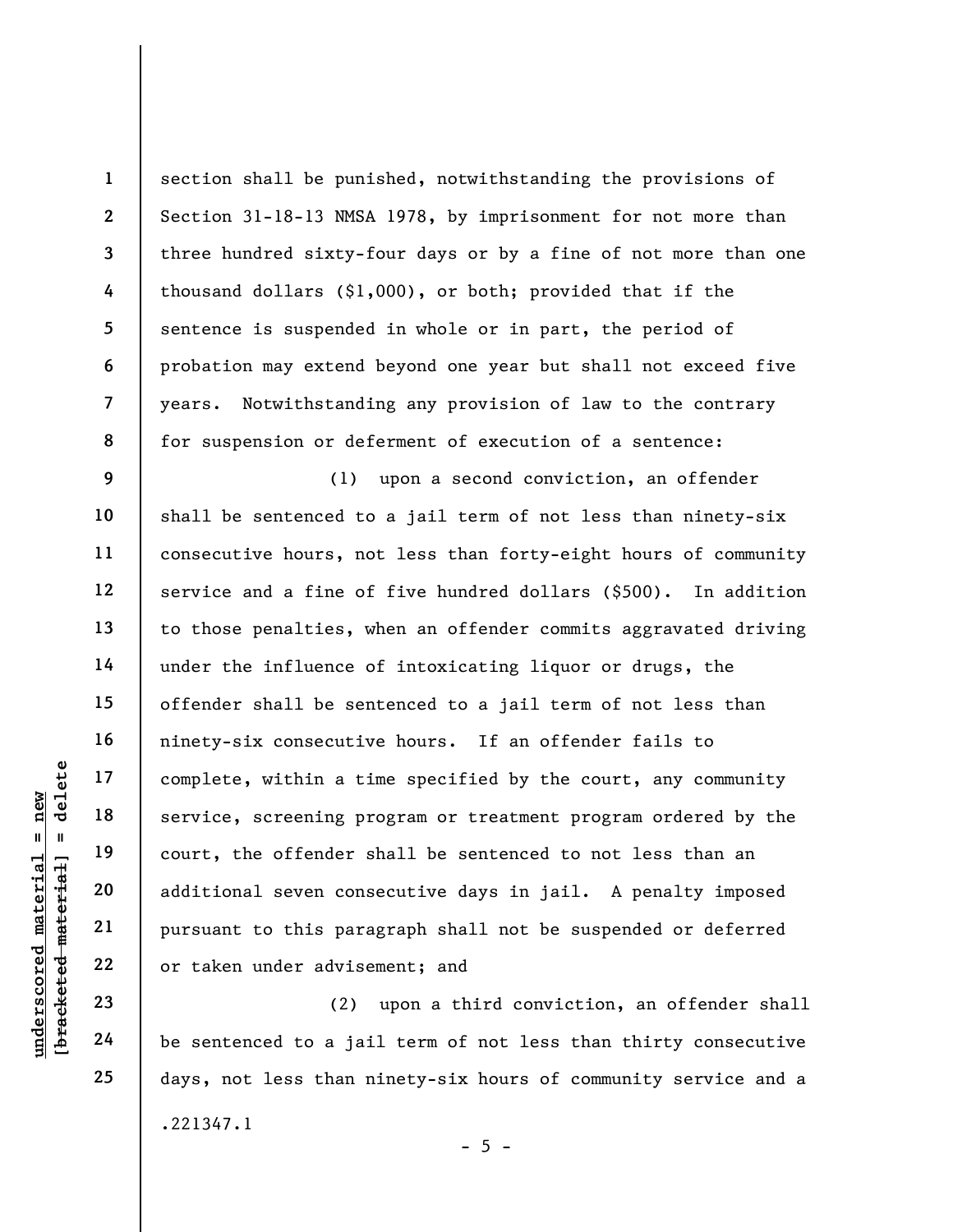8 fine of seven hundred fifty dollars (\$750). In addition to those penalties, when an offender commits aggravated driving under the influence of intoxicating liquor or drugs, the offender shall be sentenced to a jail term of not less than sixty consecutive days. If an offender fails to complete, within a time specified by the court, any community service, screening program or treatment program ordered by the court, the offender shall be sentenced to not less than an additional sixty consecutive days in jail. A penalty imposed pursuant to this paragraph shall not be suspended or deferred or taken under advisement.

G. Upon a fourth conviction pursuant to this section, an offender is guilty of a fourth degree felony and, notwithstanding the provisions of Section 31-18-15 NMSA 1978, shall be sentenced to a term of imprisonment of eighteen months, six months of which shall not be suspended, deferred or taken under advisement.

under advisement<br>
under a dvisement<br>
material energy of the sentenced to<br>
under the sentenced to<br>
under the sentenced to<br>
under the sentenced to<br>
under the sentenced to<br>
under the sentenced to<br>
23<br>
24<br>
1. Upon a H. Upon a fifth conviction pursuant to this section, an offender is guilty of a fourth degree felony and, notwithstanding the provisions of Section 31-18-15 NMSA 1978, shall be sentenced to a term of imprisonment of two years, one year of which shall not be suspended, deferred or taken under advisement.

I. Upon a sixth conviction pursuant to this section, an offender is guilty of a third degree felony and, .221347.1  $- 6 -$ 

1

2

3

4

5

6

7

9

10

11

12

13

14

15

16

17

18

19

20

21

22

23

24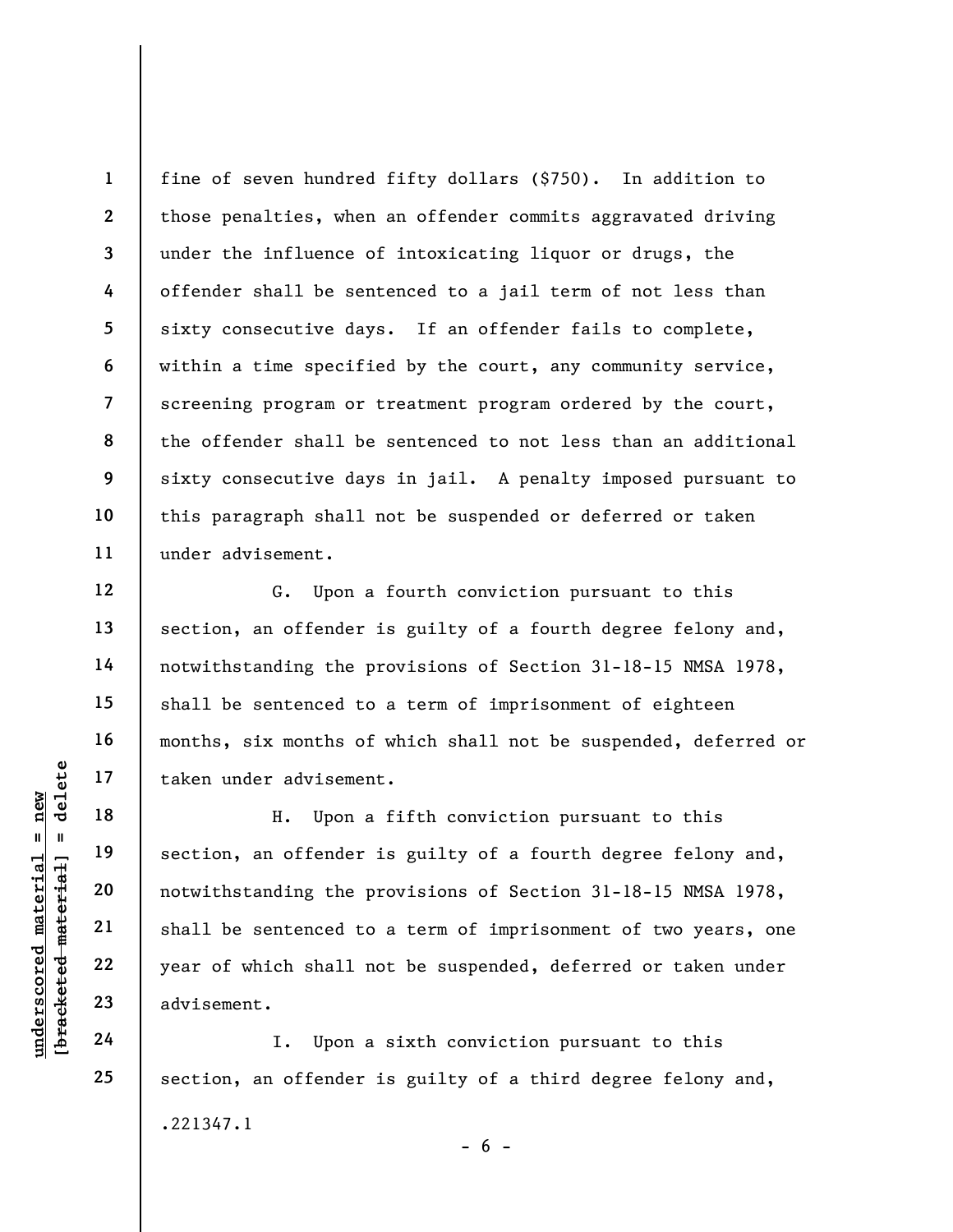notwithstanding the provisions of Section 31-18-15 NMSA 1978, shall be sentenced to a term of imprisonment of thirty months, eighteen months of which shall not be suspended, deferred or taken under advisement.

J. Upon a seventh conviction pursuant to this section, an offender is guilty of a third degree felony and, notwithstanding the provisions of Section 31-18-15 NMSA 1978, shall be sentenced to a term of imprisonment of three years, two years of which shall not be suspended, deferred or taken under advisement.

K. Upon an eighth or subsequent conviction pursuant to this section, an offender is guilty of a second degree felony and, notwithstanding the provisions of Section 31-18-15 NMSA 1978, shall be sentenced to a term of imprisonment of twelve years, ten years of which shall not be suspended, deferred or taken under advisement.

underscored material = new [bracketed material] = delete L. Upon any conviction pursuant to this section, an offender shall be required to participate in and complete, within a time specified by the court, an alcohol or drug abuse screening program approved by the department of finance and administration and, if necessary, a treatment program approved by the court. The requirement imposed pursuant to this subsection shall not be suspended, deferred or taken under advisement.

> M. Upon a second or third conviction pursuant to .221347.1 - 7 -

25

1

2

3

4

5

6

7

8

9

10

11

12

13

14

15

16

17

18

19

20

21

22

23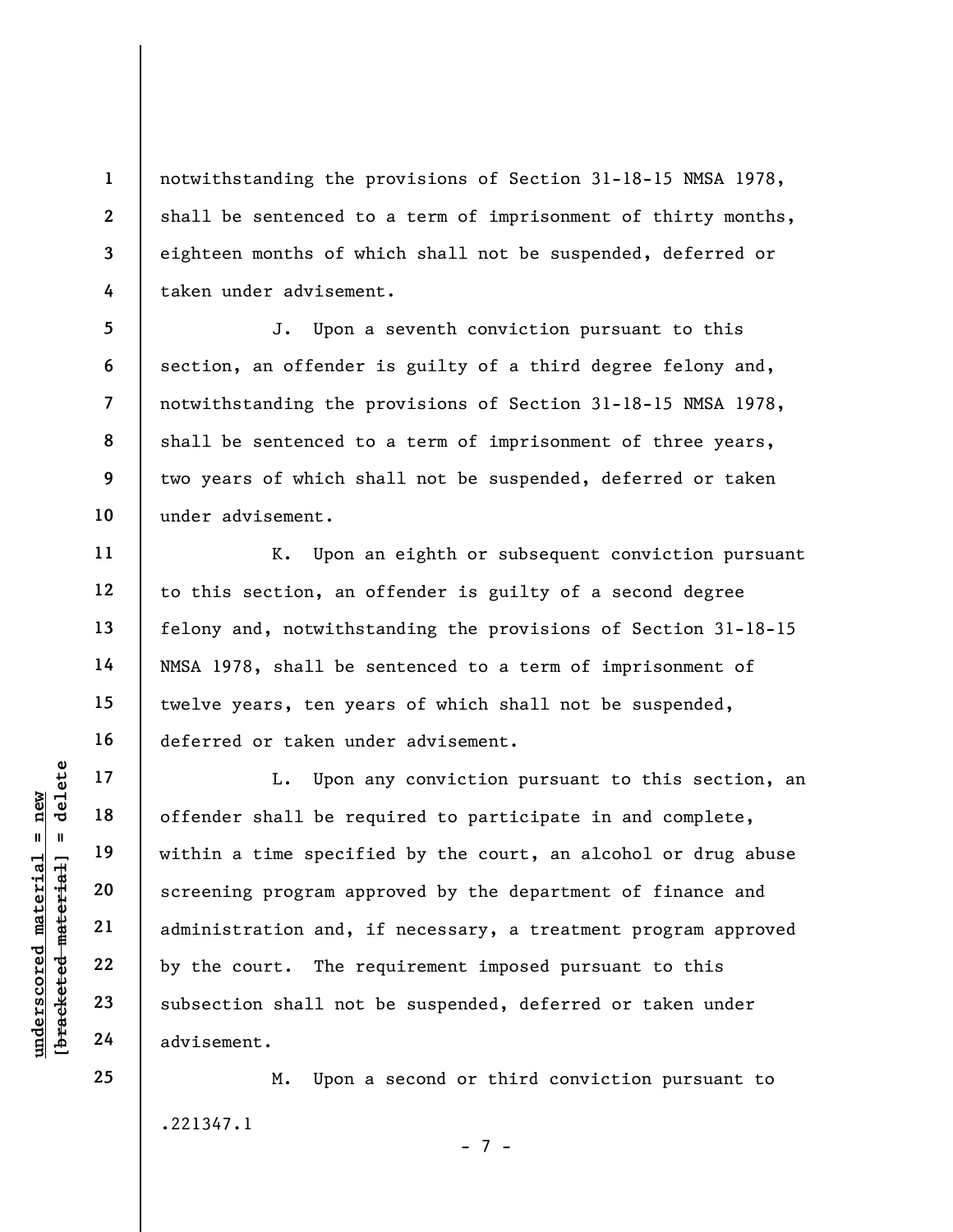| $\mathbf{1}$ |                                                     | this section, an offender shall be required to participate in                          |
|--------------|-----------------------------------------------------|----------------------------------------------------------------------------------------|
|              | $\mathbf{2}$                                        | and complete, within a time specified by the court:                                    |
|              | 3                                                   | not less than a twenty-eight-day<br>(1)                                                |
|              | 4                                                   | inpatient, residential or in-custody substance abuse treatment                         |
|              | 5                                                   | program approved by the court;                                                         |
|              | 6                                                   | not less than a ninety-day outpatient<br>(2)                                           |
|              | $\overline{7}$                                      | treatment program approved by the court;                                               |
|              | 8                                                   | (3)<br>a drug court program approved by the                                            |
|              | 9                                                   | court; or                                                                              |
|              |                                                     | (4)<br>any other substance abuse treatment                                             |
|              |                                                     | program approved by the court.                                                         |
|              |                                                     | The requirement imposed pursuant to this subsection shall                              |
|              |                                                     | not be suspended, deferred or taken under advisement.                                  |
|              |                                                     | Upon a felony conviction pursuant to this<br>N.                                        |
|              |                                                     | section, the corrections department shall provide substance                            |
|              |                                                     | abuse counseling and treatment to the offender in its custody.                         |
|              |                                                     | While the offender is on probation or parole under its                                 |
|              |                                                     | supervision, the corrections department shall also provide                             |
|              | 19                                                  | substance abuse counseling and treatment to the offender or                            |
|              |                                                     | shall require the offender to obtain substance abuse counseling                        |
|              |                                                     | and treatment.                                                                         |
|              |                                                     | Upon a conviction pursuant to this section, an<br>0.                                   |
|              |                                                     | offender shall be required to obtain an ignition interlock                             |
|              |                                                     | license and have an ignition interlock device installed and                            |
|              |                                                     | operating on all motor vehicles driven by the offender,                                |
|              | delete<br>- 11<br>[ <del>bracketed material</del> ] | 10<br>11<br>12<br>13<br>14<br>15<br>16<br>17<br>18<br>20<br>21<br>22<br>23<br>24<br>25 |

.221347.1

- 8 -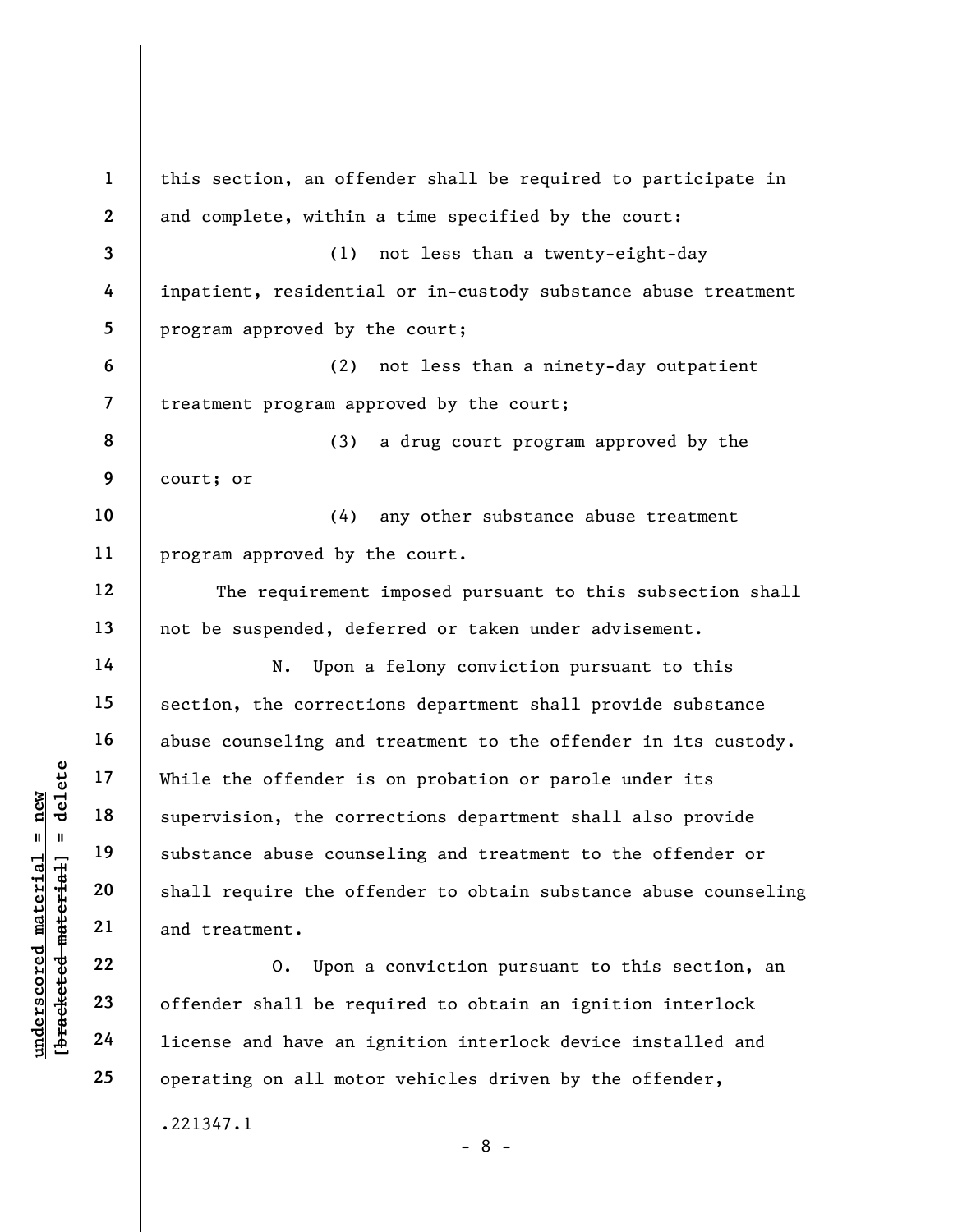underscored material = new [bracketed material] = delete 1 2 3 4 5 6 7 8 9 10 11 12 13 14 15 16 17 18 19 20 21 22 23 24 25 pursuant to rules adopted by the bureau. Unless determined by the bureau to be indigent, the offender shall pay all costs associated with having an ignition interlock device installed on the appropriate motor vehicles. The offender shall operate only those vehicles equipped with ignition interlock devices for: (1) a period of one year, for a first offender; (2) a period of two years, for a second conviction pursuant to this section; (3) a period of three years, for a third conviction pursuant to this section; or (4) the remainder of the offender's life, for a fourth or subsequent conviction pursuant to this section. P. Five years from the date of conviction and every five years thereafter, a fourth or subsequent offender may apply to a district court for removal of the ignition interlock device requirement provided in this section and for restoration of a driver's license. A district court may, for good cause shown, remove the ignition interlock device requirement and order restoration of the license; provided that the offender has not been subsequently convicted of driving a motor vehicle under the influence of intoxicating liquor or drugs. Good cause may include an alcohol screening and proof from the interlock vendor that the person has not had violations of the .221347.1  $-9 -$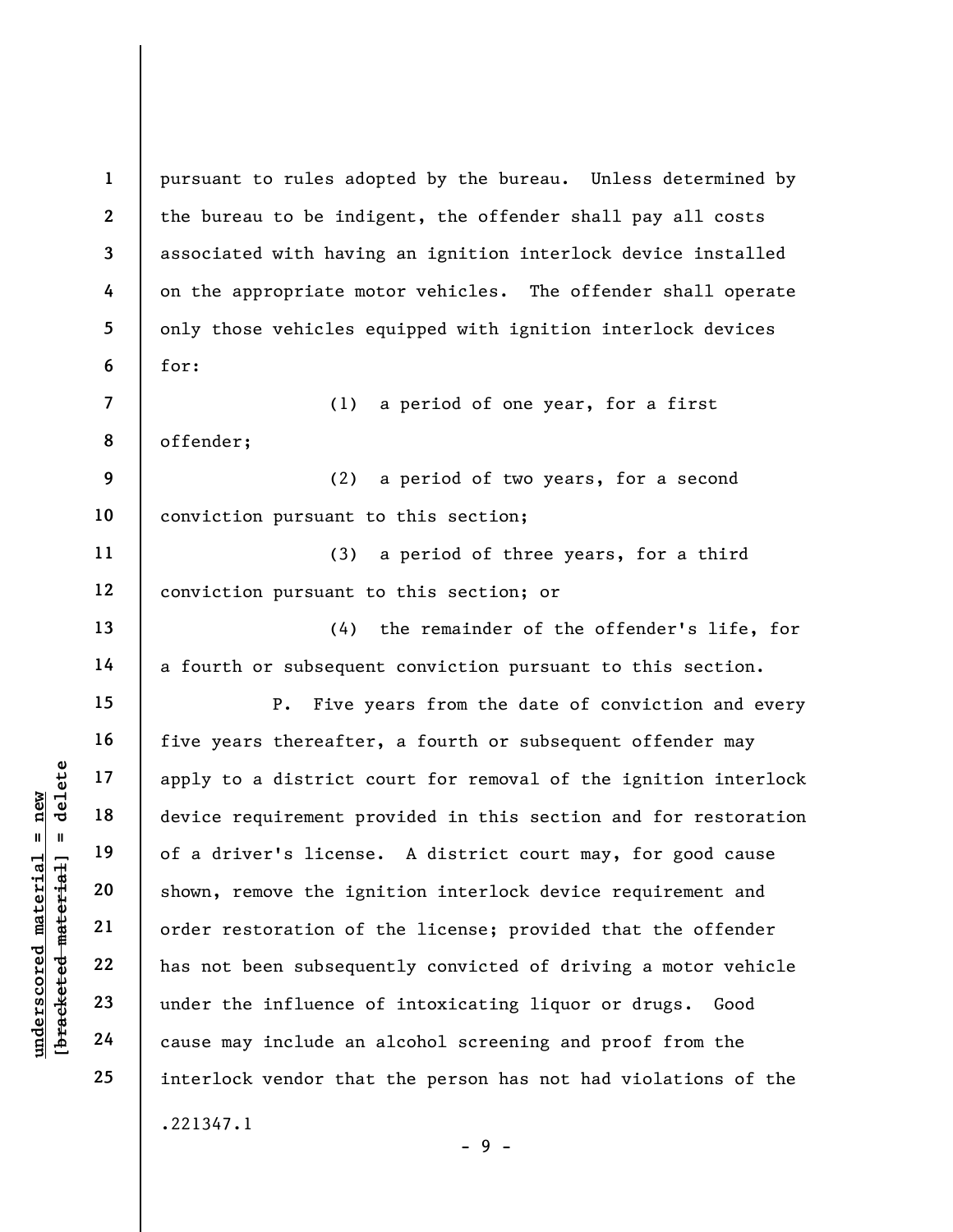1 interlock device.

2

3

4

5

6

7

8

9

10

11

12

13

14

15

16

17

18

19

20

21

22

23

24

25

Q. An offender who obtains an ignition interlock license and installs an ignition interlock device prior to conviction shall be given credit at sentencing for the time period the ignition interlock device has been in use.

R. In the case of a first, second or third offense under this section, the magistrate court has concurrent jurisdiction with district courts to try the offender.

S. A conviction pursuant to a municipal or county ordinance in New Mexico or a law of any other jurisdiction, territory or possession of the United States or of a tribe, when that ordinance or law is equivalent to New Mexico law for driving under the influence of intoxicating liquor or drugs, and prescribes penalties for driving under the influence of intoxicating liquor or drugs, shall be deemed to be a conviction pursuant to this section for purposes of determining whether a conviction is a second or subsequent conviction.

understand material material end of tensor of tensor<br>
understand material materials of tensor<br>
where a conviction<br>
T. In add<br>
imposed pursuant to the<br>
offense under this see<br>
21<br>
pay the costs of any<br>
22<br>
programs.<br>
U. Wit T. In addition to any other fine or fee that may be imposed pursuant to the conviction or other disposition of the offense under this section, the court may order the offender to pay the costs of any court-ordered screening and treatment programs.

U. With respect to this section and notwithstanding any provision of law to the contrary, if an offender's sentence was suspended or deferred in whole or in part and the offender .221347.1  $- 10 -$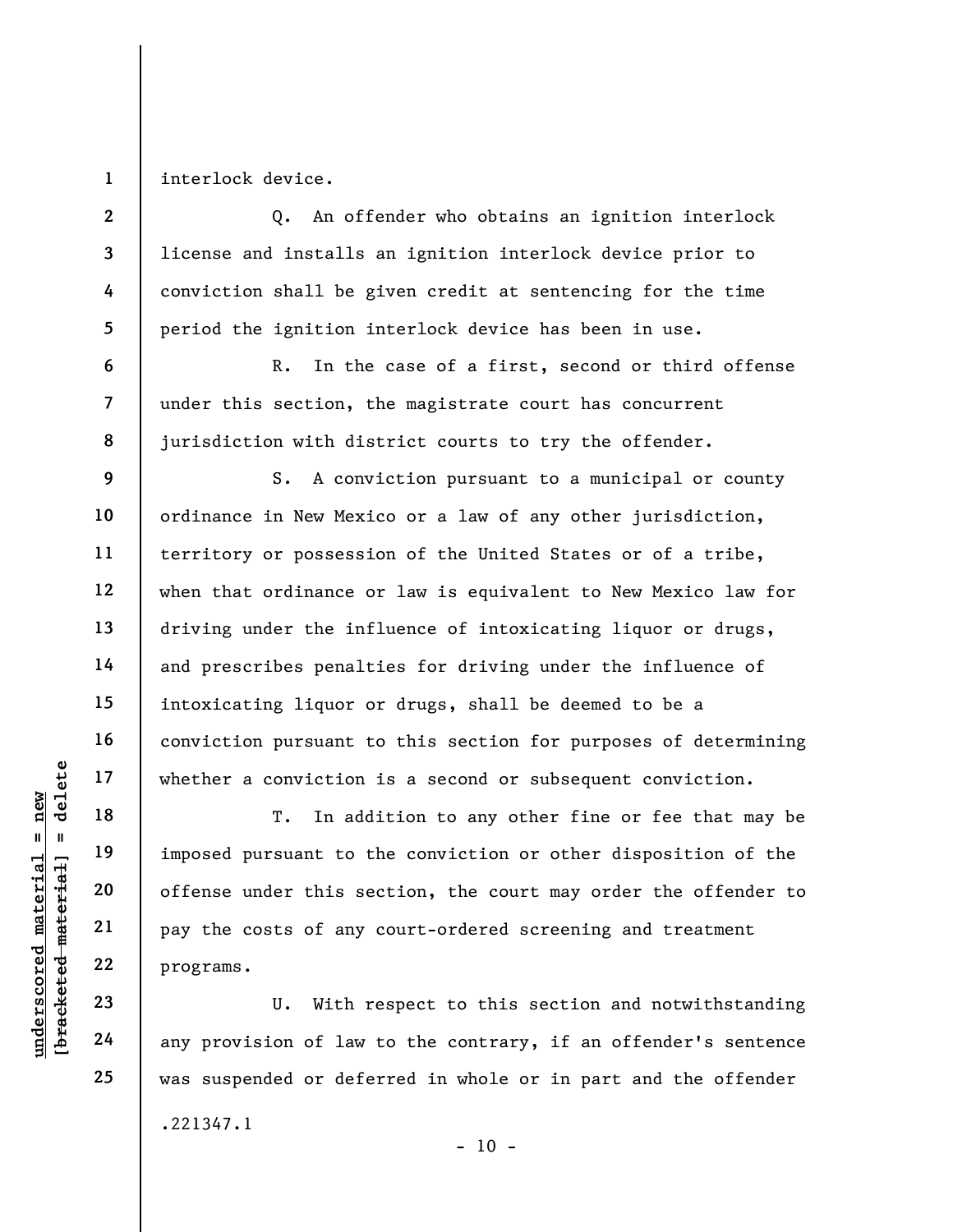1 2 3 4 violates any condition of probation, the court may impose any sentence that the court could have originally imposed and credit shall not be given for time served by the offender on probation.

person that is not likely to cause death or great bodily harm

to the person, but does cause painful temporary disfigurement

or temporary loss or impairment of the functions of any member

vehicle or combination of motor vehicles used in commerce to

rating of more than twenty-six thousand pounds inclusive of a

towed unit with a gross vehicle weight rating of more than ten

transport passengers or property if the motor vehicle:

(1) "bodily injury" means an injury to a

(2) "commercial motor vehicle" means a motor

(a) has a gross combination weight

(b) has a gross vehicle weight rating of

(c) is designed to transport sixteen or

(d) is of any size and is used in the

V. As used in this section:

or organ of the person's body; and

more than twenty-six thousand pounds;

more passengers, including the driver; or

thousand pounds;

5

23

22

24 25

underscored material = new [bracketed material] = delete transportation of hazardous materials, which requires the motor vehicle to be placarded under applicable law." SECTION 2. Section 66-8-103 NMSA 1978 (being Laws 1967, .221347.1

- 11 -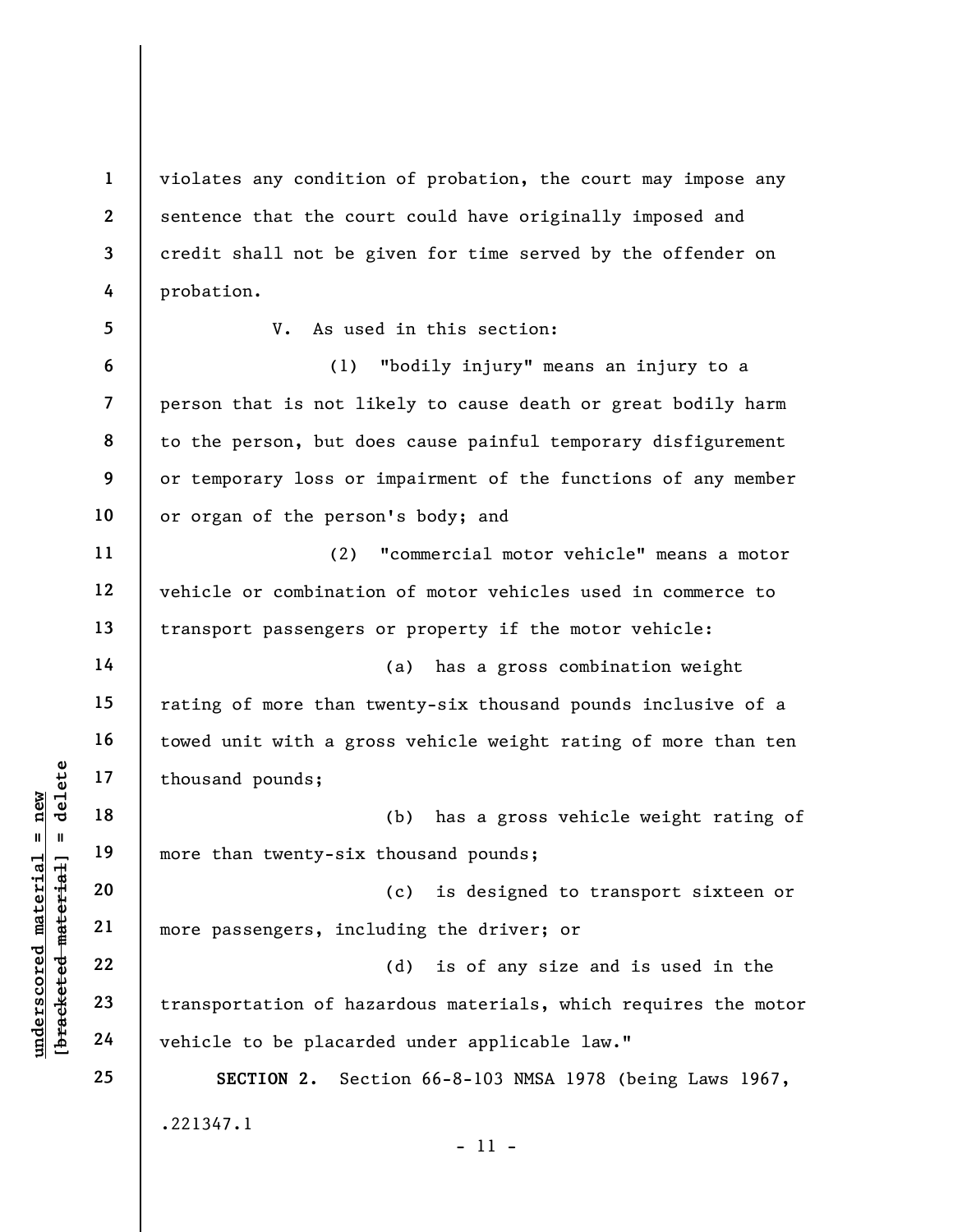1

Chapter 160, Section 1) is amended to read:

underschied material engineers of the subject of the subject of the subject of the subject of the subject of the subject of the subject of the subject of the subject of the subject of the subject of the subject of the subj 2 3 4 5 6 7 8 9 10 11 12 13 14 15 16 17 18 19 20 "66-8-103. CHEMICAL BLOOD TESTS--PERSONS QUALIFIED TO TEST--RELIEF FROM LIABILITY.--Only a physician, licensed professional or practical nurse, [or laboratory technician] emergency medical technician or certified phlebotomist or a technologist employed by a hospital or physician shall withdraw blood from  $\lceil \frac{any}{n} \rceil$  a person in the performance of a  $\lceil \frac{b\cdot1}{b\cdot1} \rceil$ alcohol] chemical blood test. No such physician, nurse, technician, phlebotomist or technologist who withdraws blood from any person in the performance of a [blood-alcohol] chemical blood test that has been directed by  $\{a_n\}$  a police officer or by  $\left[\frac{amy}{a}\right]$  a judicial or probation officer shall be held liable in any civil or criminal action for assault, battery, false imprisonment or any conduct of  $[amy]$  a police officer except for negligence, nor shall  $[am\overline{y}]$  a person assisting in the performance of  $[$ such a] the test or  $[$ any] a hospital wherein blood is withdrawn in the performance of [such a] the test be subject to civil or criminal liability for assault, battery, false imprisonment or any conduct of [any] a police officer except for negligence."

SECTION 3. Section 66-8-104 NMSA 1978 (being Laws 1978, Chapter 35, Section 512) is amended to read:

"66-8-104. [BLOOD-ALCOHOL] CHEMICAL BLOOD TESTS--[POLICE, JUDICIAL OR PROBATION] OFFICER UNAUTHORIZED TO MAKE ARREST OR DIRECT TEST EXCEPT IN PERFORMANCE OF OFFICIAL DUTIES .221347.1

 $- 12 -$ 

21

22

23

24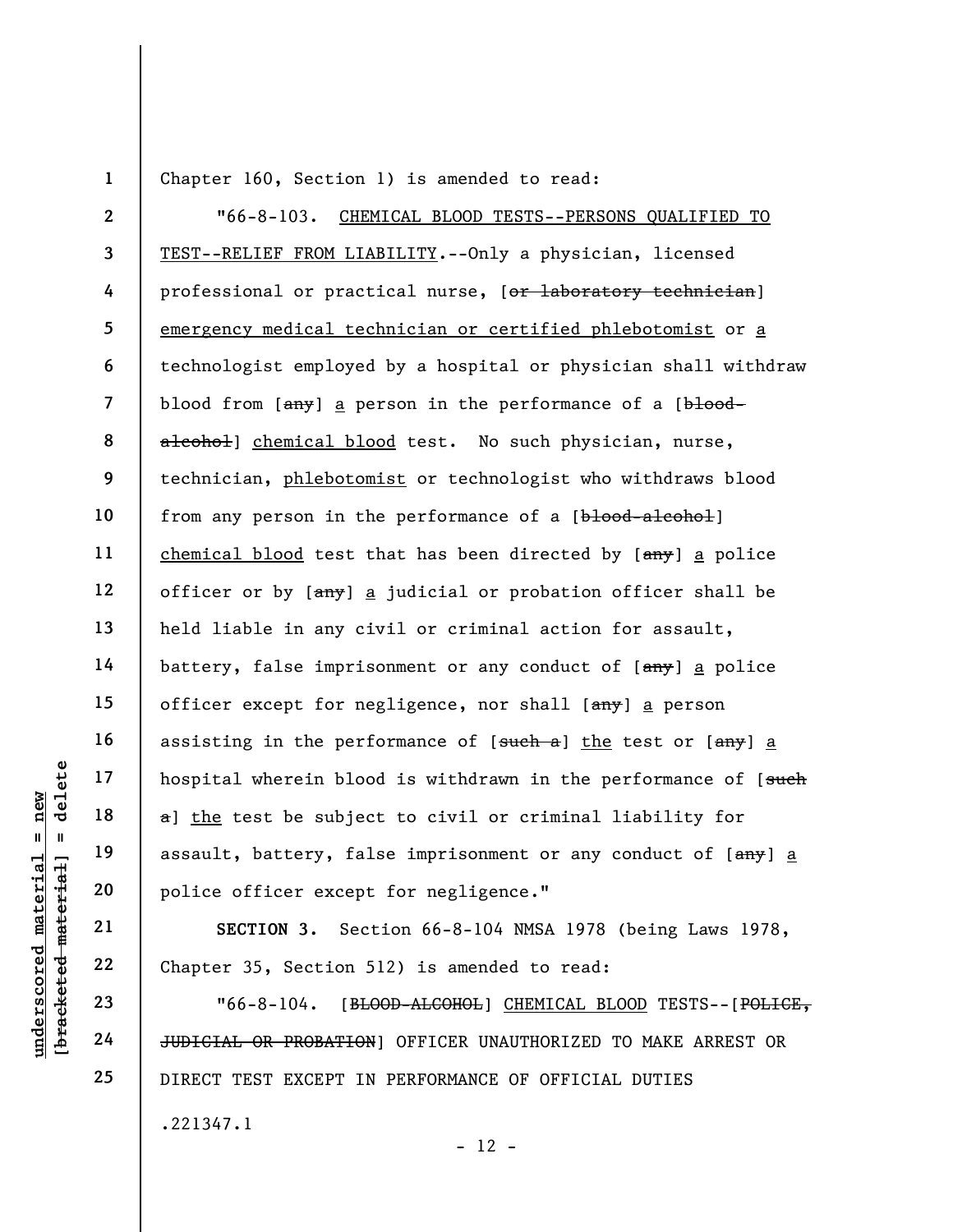1 2 3 4 5 6 7 [AUTHORIZED BY LAW].--Nothing in [Sections 64-8-103 or 64-8-104 NMSA 1953] Section 66-8-103 or 66-8-104 NMSA 1978 is intended to authorize [any] a police officer or [any] a judicial or probation officer to make [any] an arrest or to direct the performance of a [blood-alcohol] chemical blood test except in the performance of [his] that person's official duties and as otherwise authorized by law."

SECTION 4. Section 66-8-111 NMSA 1978 (being Laws 1978, Chapter 35, Section 519, as amended) is amended to read:

"66-8-111. REFUSAL TO SUBMIT TO CHEMICAL TESTS--TESTING-- GROUNDS FOR REVOCATION OF LICENSE OR PRIVILEGE TO DRIVE.--

under 17<br>
= 18<br>
= 18<br>
= 19<br>
= 19<br>
= 19<br>
= 19<br>
= 19<br>
= 19<br>
= 19<br>
= 19<br>
= 19<br>
= 19<br>
= 19<br>
= 19<br>
= 19<br>
= 19<br>
= 19<br>
= 19<br>
= 19<br>
21<br>
= 19<br>
= 19<br>
= 19<br>
= 19<br>
= 19<br>
= 19<br>
= 19<br>
= 19<br>
= 19<br>
= 19<br>
= 19<br>
= 19<br>
= 19<br>
= 19<br>
= 19<br>
= 19 A. If a person under arrest for violation of an offense enumerated in the Motor Vehicle Code refuses upon request of a law enforcement officer to submit to chemical tests designated by the law enforcement agency as provided in Section 66-8-107 NMSA 1978, none shall be administered except when a municipal judge, magistrate or district judge issues a search warrant authorizing chemical tests as provided in Section 66-8-107 NMSA 1978 upon finding in a law enforcement officer's written affidavit that there is probable cause to believe that the person has driven a motor vehicle while under the influence of alcohol or a controlled substance [thereby causing the death or great bodily injury of another person, or there is probable cause to believe that the person has committed a felony while under the influence of alcohol or a .221347.1

 $- 13 -$ 

8

9

10

11

12

13

14

15

16

17

18

19

20

21

22

23

24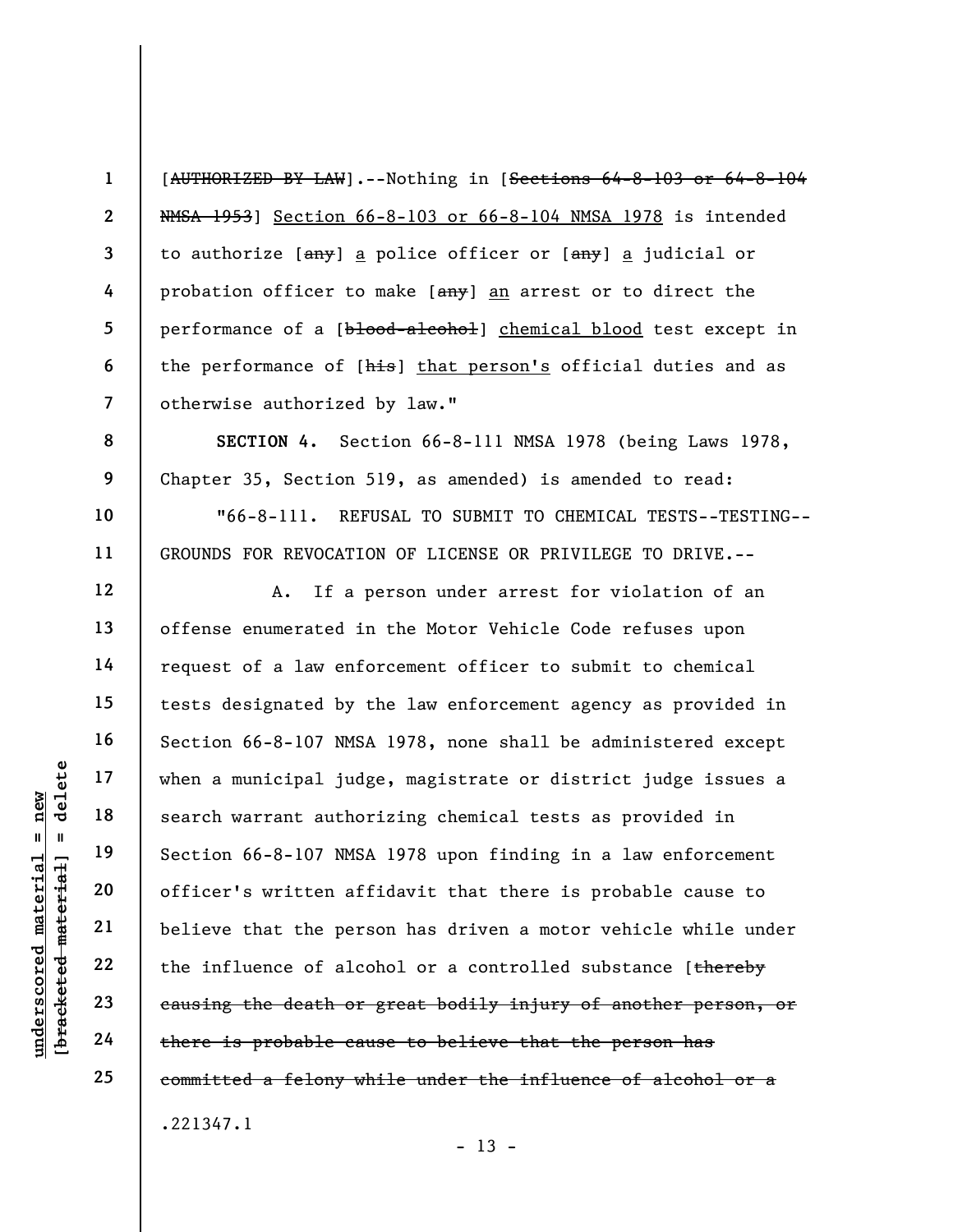controlled substance and that chemical tests as provided in Section 66-8-107 NMSA 1978 will produce material evidence in a felony prosecution].

4 5 6 7 8 9 10 11 12 13 14 15 B. The department, upon receipt of a statement signed under penalty of perjury from a law enforcement officer stating the officer's reasonable grounds to believe the arrested person had been driving a motor vehicle within this state while under the influence of intoxicating liquor or drugs and that, upon request, the person refused to submit to a chemical test after being advised that failure to submit could result in revocation of the person's privilege to drive, shall revoke the person's New Mexico driver's license or any nonresident operating privilege for a period of one year or until all conditions for license reinstatement are met, whichever is later.

16

17

18

19

20

21

22

23

24

25

1

2

3

under penalty<br>
and the distance material stating the officer's<br>
arrested person had b<br>
state while under the<br>
person submitted<br>
22<br>
23<br>
23<br>
24<br>
24<br>
24<br>
22<br>
24<br>
24<br>
22<br>
24<br>
22<br>
24<br>
22<br>
24<br>
22<br>
24<br>
22<br>
24 C. The department, upon receipt of a statement signed under penalty of perjury from a law enforcement officer stating the officer's reasonable grounds to believe the arrested person had been driving a motor vehicle within this state while under the influence of intoxicating liquor and that the person submitted to chemical testing pursuant to Section 66-8-107 NMSA 1978 and the test results indicated an alcohol concentration in the person's blood or breath of eight one hundredths or more if the person is twenty-one years of age or older, four one hundredths or more if the person is driving a .221347.1

 $- 14 -$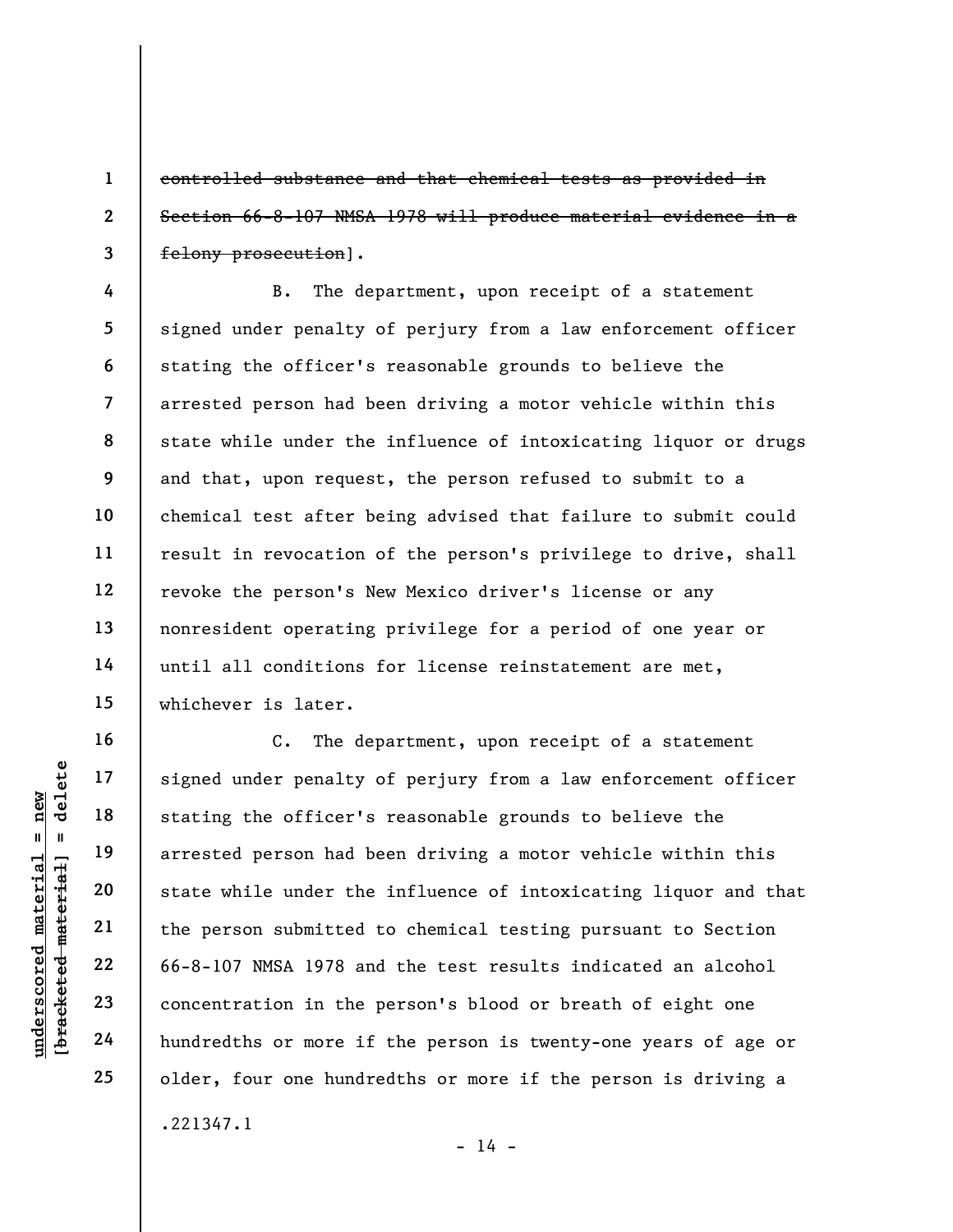1 2 3 4 5 6 7 commercial motor vehicle or two one hundredths or more if the person is less than twenty-one years of age, shall revoke the person's license or permit to drive or [his] the person's nonresident operating privilege for a period of: (1) six months or until all conditions for license reinstatement are met, whichever is later, if the person is twenty-one years of age or older;

8 9 10 11 12 (2) one year or until all conditions for license reinstatement are met, whichever is later, if the person was less than twenty-one years of age at the time of the arrest, notwithstanding any provision of the Children's Code; or

(3) one year or until all conditions for license reinstatement are met, whichever is later, if the [person has previously had his] person's license has been revoked previously pursuant to the provisions of this section, notwithstanding the provisions of Paragraph (1) of this subsection.

understanding the protection.<br>  $\begin{array}{c|c|c|c} \hline \text{u} & \text{u} & \text{u} & \text{u} \\ \hline \text{u} & \text{u} & \text{u} & \text{u} & \text{u} \\ \hline \text{u} & \text{u} & \text{u} & \text{u} & \text{u} \\ \hline \text{u} & \text{u} & \text{u} & \text{u} & \text{u} \\ \hline \text{u} & \text{u} & \text{u} & \text{u} & \text{u} \\ \hline \text{u} & \text{u} & \text{$ D. The determination of alcohol concentration shall be based on the grams of alcohol in one hundred milliliters of blood or the grams of alcohol in two hundred ten liters of breath.

E. If the person subject to the revocation provisions of this section is a resident or will become a resident within one year and is without a license to operate a .221347.1  $- 15 -$ 

13

14

15

16

17

18

19

20

21

22

23

24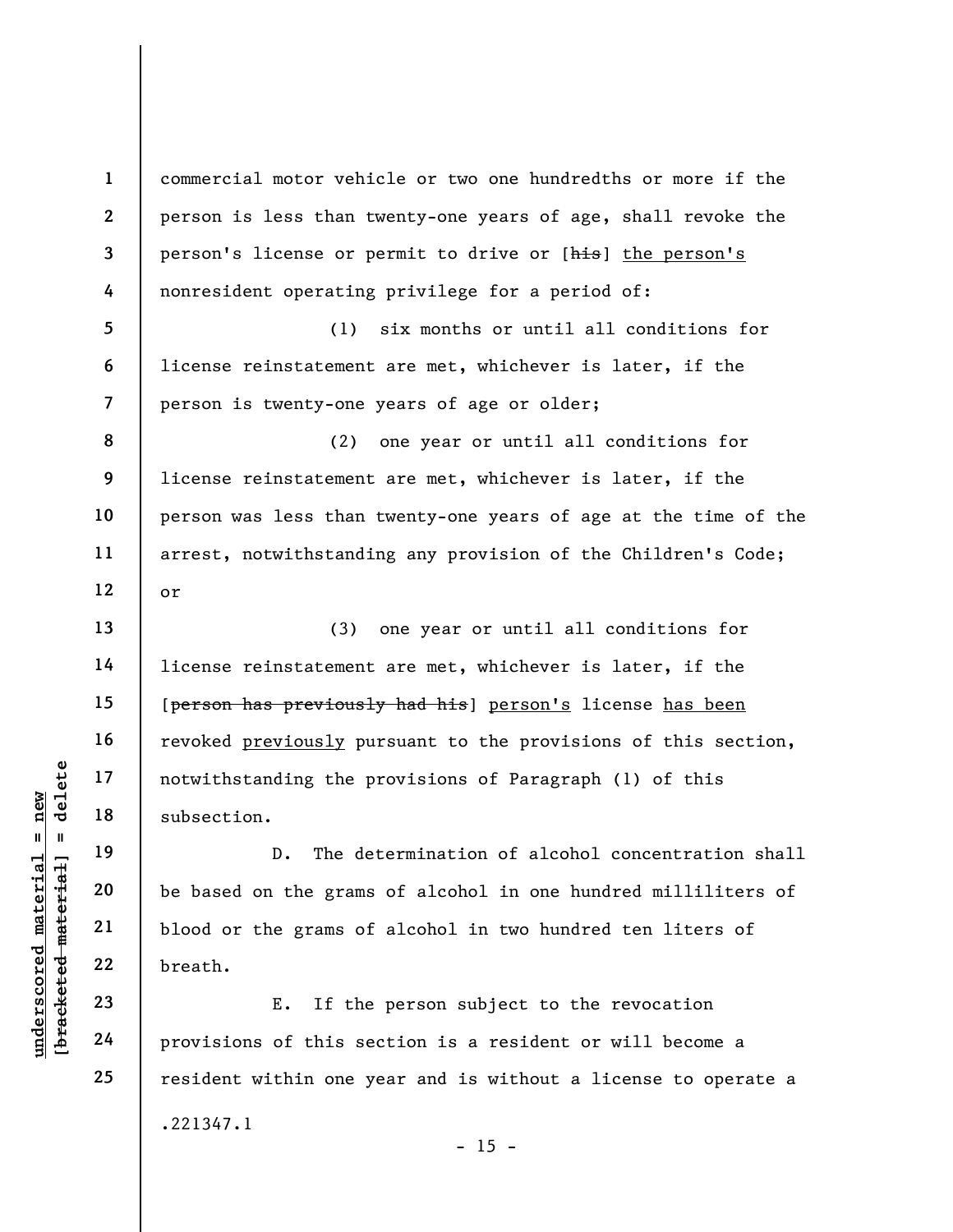motor vehicle in this state, the department shall deny the issuance of a license to [him] the person for the appropriate period of time as provided in Subsections B and C of this section.

5 6 7 8 9 10 11 12 13 14 15 F. A statement signed by a law enforcement officer, pursuant to the provisions of Subsection B or C of this section, shall be sworn to by the officer or shall contain a declaration substantially to the effect: "I hereby declare under penalty of perjury that the information given in this statement is true and correct to the best of my knowledge.". The statement may be signed and submitted electronically in a manner and form approved by the department A law enforcement officer who signs a statement knowing that the statement is untrue in any material issue or matter is guilty of perjury as provided in Section 66-5-38 NMSA 1978."

SECTION 5. Section 66-8-111.1 NMSA 1978 (being Laws 1984, Chapter 72, Section 7, as amended) is amended to read:

"66-8-111.1. LAW ENFORCEMENT OFFICER AGENT FOR DEPARTMENT--WRITTEN NOTICE OF REVOCATION AND RIGHT TO HEARING.--

UN 17<br>
18<br>
19<br>
19<br>
19<br>
19<br>
19<br>
19<br>
19<br>
DEPARTMENT--WRITTEN<br>
20<br>
HEARING.--<br>
21<br>
22<br>
officer requesting a<br>
23<br>
24<br>
<u>Sections</u> 66-8-107 and<br>
ELARING.--<br>
A. On beh<br>
24<br>
Sections 66-8-107 and A. On behalf of the department, a law enforcement officer requesting a chemical test or directing the administration of a chemical test pursuant to [Section] Sections 66-8-107 and 66-8-111 NMSA 1978 shall serve immediate written notice of revocation and of right to a hearing before .221347.1

16

17

18

19

20

21

22

23

24

25

1

2

3

4

 $- 16 -$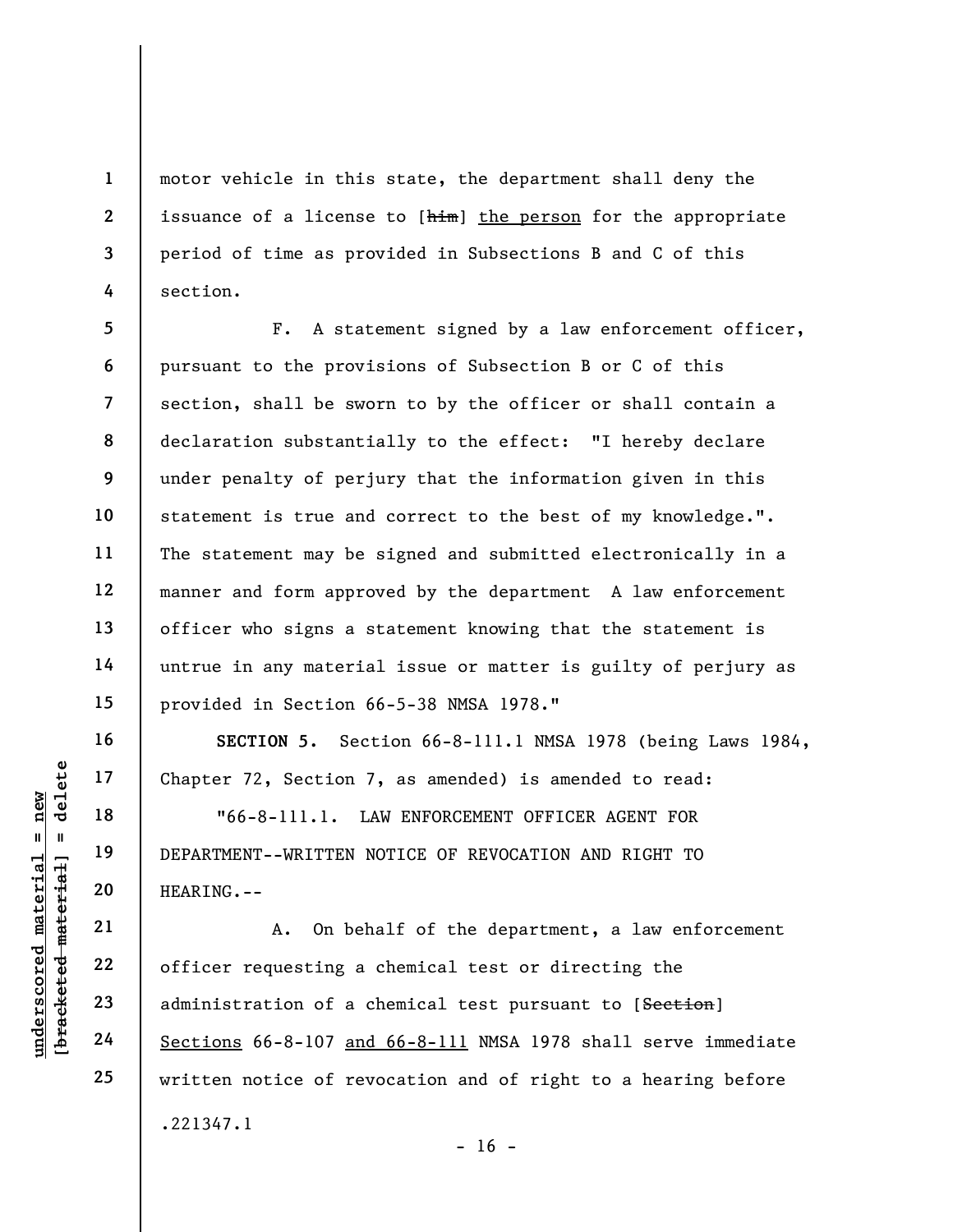understand material the administrative he<br>  $\begin{array}{c|c|c|c} \multicolumn{1}{c|}{\text{blue}} & \multicolumn{1}{c}{\text{blue}} & \multicolumn{1}{c}{\text{blue}} & \multicolumn{1}{c}{\text{blue}} & \multicolumn{1}{c}{\text{blue}} & \multicolumn{1}{c}{\text{blue}} & \multicolumn{1}{c}{\text{blue}} & \multicolumn{1}{c}{\text{blue}} & \multicolumn{1}{c}{\text{blue}} & \multicolumn{1}{c}{\text{blue}} & \multicolumn{1}{c}{\text{blue}}$ 1 2 3 4 5 6 7 8 9 10 11 12 13 14 15 16 17 18 19 20 21 22 23 24 25 the administrative hearings office pursuant to the Implied Consent Act on a person who: (1) refuses to permit chemical testing; or (2) submits to a chemical test the results of which indicate an alcohol concentration in the person's blood or breath of: (a) eight one hundredths or more if the person is twenty-one years of age or older; (b) four one hundredths or more if the person is driving a commercial motor vehicle; or (c) two one hundredths or more if the person is less than twenty-one years of age. B. The written notice of revocation and of a right to a hearing served on the driver shall be a temporary license valid for twenty days or, if the driver requests a hearing pursuant to Section 66-8-112 NMSA 1978, valid until the date the administrative hearings office issues the order following that hearing; provided that a written notice of revocation and right to a hearing shall not be a temporary license for a driver without any otherwise valid driving privileges in this state. C. The law enforcement officer shall send to the department the signed statement required pursuant to Section 66-8-111 NMSA 1978." SECTION 6. Section 66-13-1 NMSA 1978 (being Laws 2003,

.221347.1

- 17 -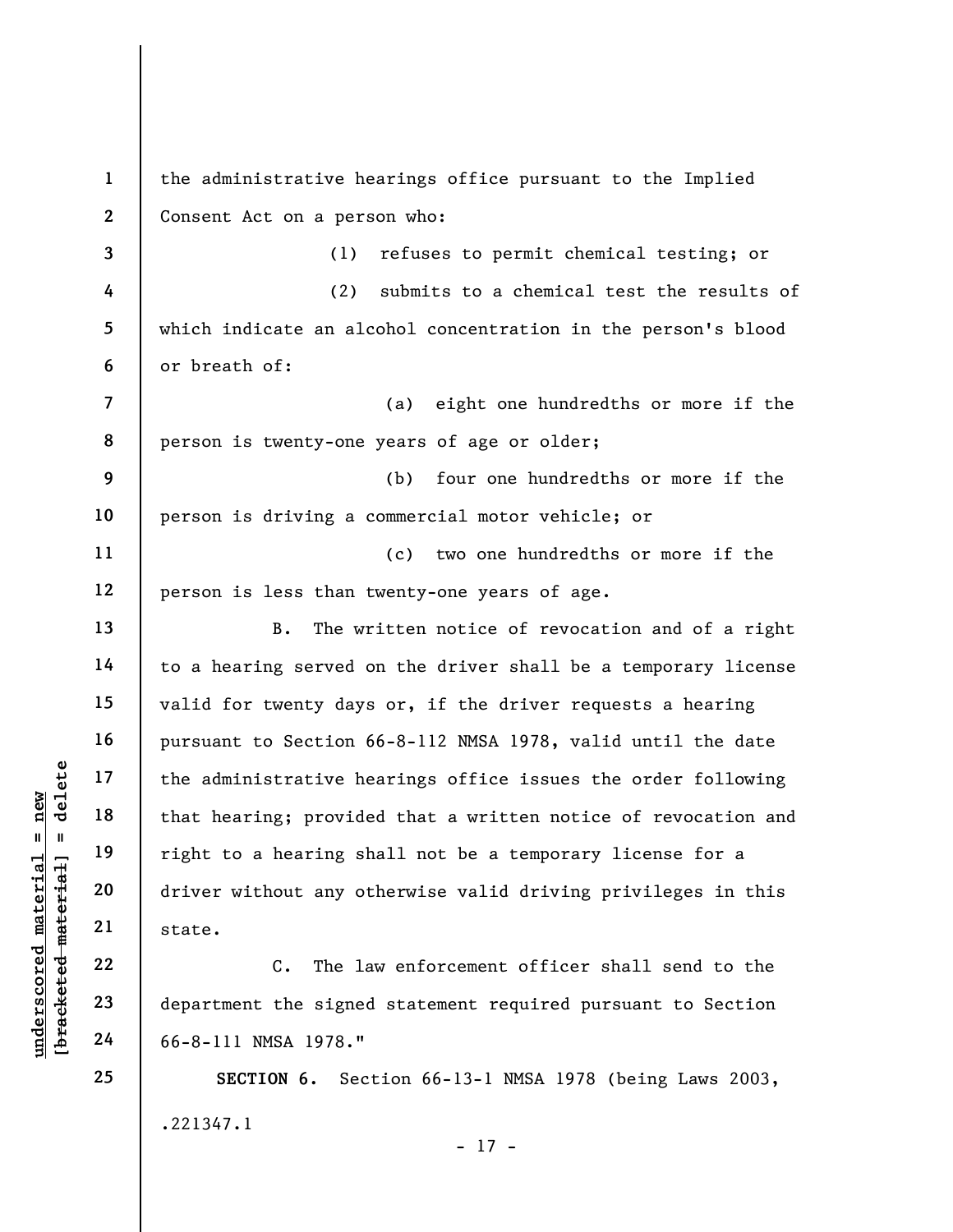1

Chapter 241, Section 1) is amended to read:

underscored material = new [bracketed material] = delete 2 3 4 5 6 7 8 9 10 11 12 13 14 15 16 17 18 19 20 21 22 23 24 25 "66-13-1. SHORT TITLE.--[Sections 1 through 13 of this act] Chapter 66, Article 13 NMSA 1978 may be cited as the "Boating While Intoxicated Act"." SECTION 7. Section 66-13-6 NMSA 1978 (being Laws 2003, Chapter 241, Section 6) is amended to read: "66-13-6. [BLOOD-ALCOHOL] CHEMICAL BLOOD TESTS--PERSONS QUALIFIED TO PERFORM TESTS--RELIEF FROM CIVIL AND CRIMINAL LIABILITY.--Only a physician, licensed professional or practical nurse, [or laboratory technician] emergency medical technician or certified phlebotomist or a technologist employed by a hospital or physician shall withdraw blood from a person in the performance of a [blood-alcohol or drug] chemical blood test. A physician, nurse, technician, phlebotomist or technologist who withdraws blood from a person in the performance of a [blood-alcohol or drug] chemical blood test that has been directed by a law enforcement officer, or by a judicial or probation officer, shall not be held liable in a civil or criminal action for assault, battery, false imprisonment or any conduct of a law enforcement officer, except for negligence, nor shall a person assisting in the performance of the test, or a hospital wherein blood is withdrawn in the performance of the test, be subject to civil or criminal liability for assault, battery, false imprisonment or any conduct of a law enforcement officer, except for .221347.1

- 18 -